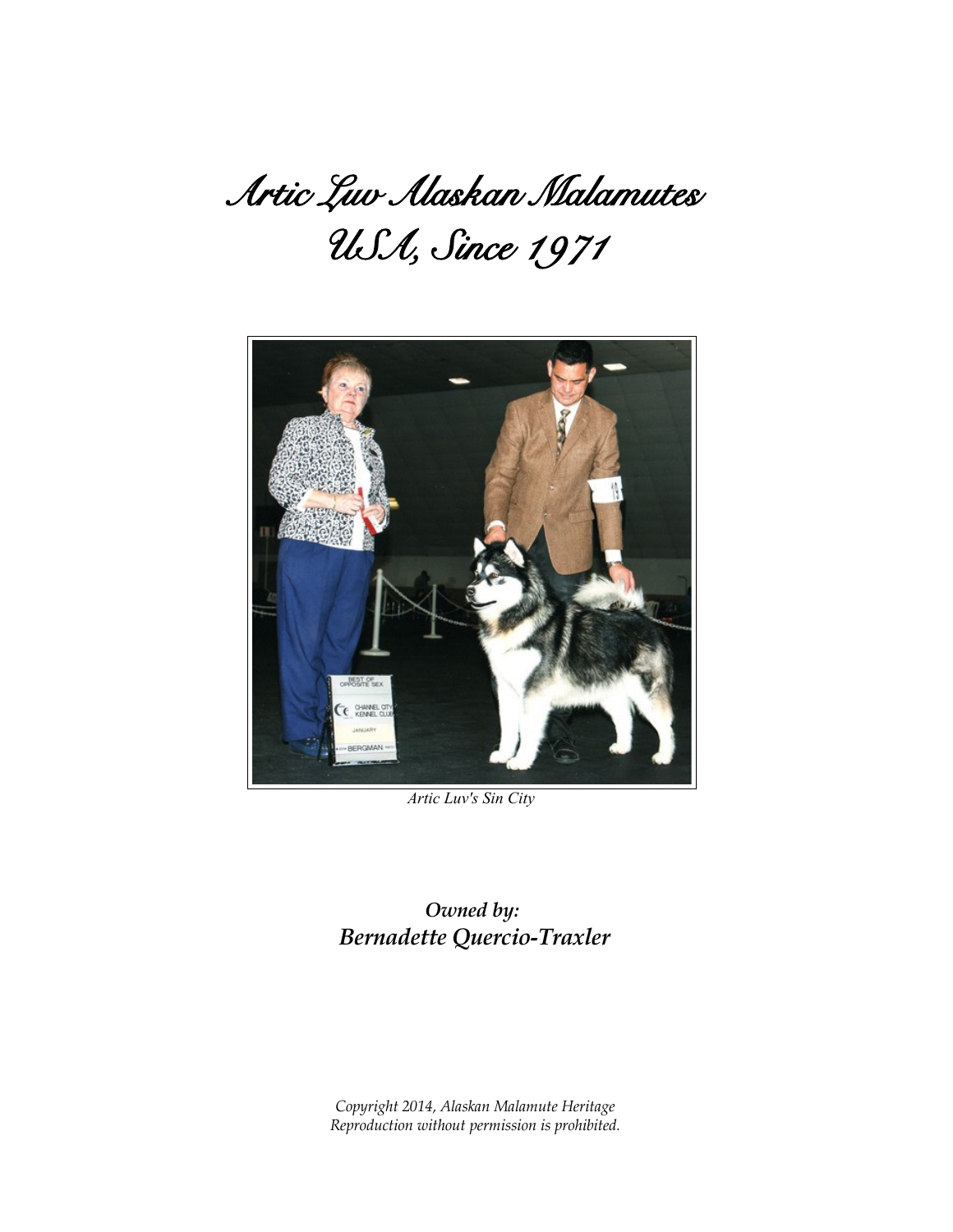## **Background & Early Dogs**

## **Q. How & when did you get started in Malamutes?**

**A.** I was newly married and moved here to California from New Jersey. We went to a pet shop and saw this little paperback book about Alaskan Malamutes written by Charles Berger. That is how I learned about the breed with this little paper back. It was the first and only book written and in print at the time about this breed. The year was 1971. Not too long after that we went to a swap meet and there was a big black and white M'Loot dog in the bed of a pick-up truck. The person who owned that dog told us he had puppies from the dog and that they were not too far from our home.

Two weeks after we got this puppy (*Charo*), the breeders came to our home and asked if we wanted to go to a practice match. At that point in time I was also introduced to Cindy Foster's mom and aunt who had owned the female before leasing her to these other people. Cindy's mother and aunt showed me how to train my puppy and we all went to the match. The brother to my female went BOS to her brother BOB…at that time the practice matches out here in California had entries of 500 dogs all breeds. The Alaskan Malamute entry at this match was about 35. I was introduced to Jan Shelton of *Frostwind* Kennels, who had *Kodara/Pak N Pull* dogs. Jan use to have all of us over to her home where we talked dogs and of course, training classes. This is when I entered the show venue and got hooked.



*Charo Queen of Alaska*

## **Q. What was it about you, your background or lifestyle that made you choose this breed?**

A. What attracted me to the Alaskan Malamute was the beauty of the markings and the size, a strong looking dog.

## **Q. Who was your first dog and/or bitch? What activities did you do with them?**

**A.** My first Alaskan Malamute was a female, *Charo Queen of Alaska*. Charo was M'loot and *Kodara* and stood 24 inch at the shoulders. I was only interested in the conformation shows and nothing more. I had the fever for those ribbons.

## **Breeding Experience**

## **Q. Tell us about your foundation dogs, mentors & early breeding experiences.**

**A.** There was a Chd litter out of Charo off-spring, P 4. After that happened, I went to *Pak N Pull* and *Kodara* test bred stock. I purchased a daughter of *Ch. Pak N Pull's Kodiak Attu* and under the direction of DC Dillingham I bred Attu's daughter *Kipmik Spanky* to her half-brother. He was bred by Pat Taylor and she owned a female out of Bob Carsten's dog *Ch. Carmel Kodiak Kaniq* and that female was bred to *Ch. Pak N Pull's Kodiak Attu* and she had a male from that breeding named Kenai. From that breeding came *Ch. Artic Luv's Swashbuckler, ROM*. This, of course, is still heavy on what I am doing today. At this point in time, DC and Dorothy Dillingham were my mentors. They consistently bred what they wanted and I wanted to do the same. *Ch. Artic-Luv's Swashbuckler, ROM "Flynn"*

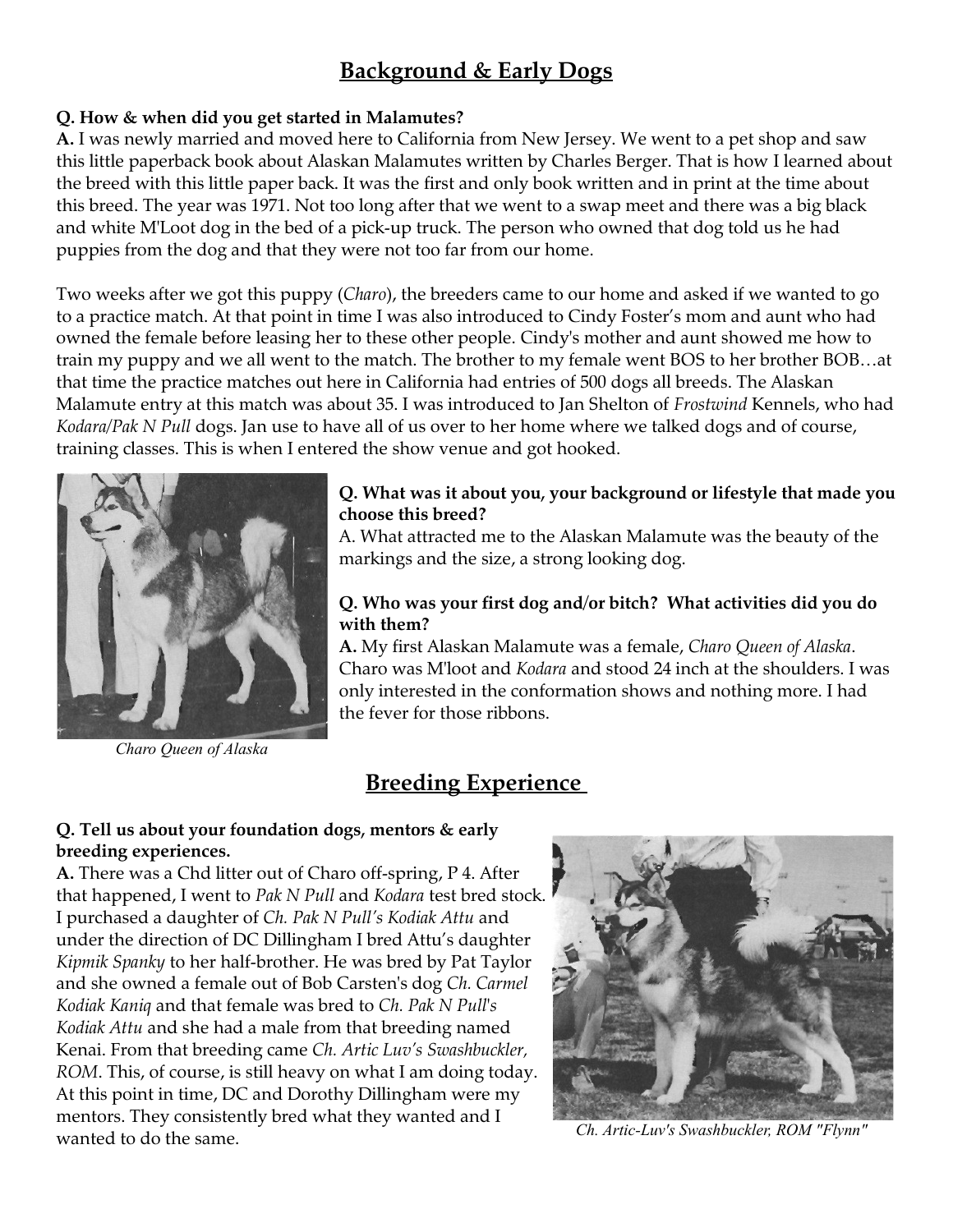## **Q. What did your foundation dogs contribute/lack? What would you have changed?**

A. The *Kodara/Pak N Pull* dogs were lacking angulation and the *Kotzebue* added to it. I did disappoint the Dillingham's (original *Tigara*) by not going with their dogs completely. What I regret is I should have purchased a male and bitch from the original *Tigara* and incorporated them into what I had at that time. But as things worked out, I did later on go to the *Kotzebue.*



*Ch. Pak N Pull's Kodiak Attu*

#### **Q. Were some combinations or bloodlines unsuccessful?**

**A.** Along the way before the *Kotzebue*, I did breed into a different line, which was a mistake. I got parrot bites, monorchids and dogs that moved unsoundly. I wasted a few years there because once again I had to search for what I wanted.

#### **Q. What combinations or bloodlines were successful?**

**A.** The *Kodara /Pak N Pull* dogs did lack some merit, I needed better feet and dogs that could cover ground. That is when my trip to the East for a month of shows introduced me to Candy and Bob Monteheard , Terry Sewell, Rich Harrison, Ken Hyatt and a few others. I also saw the magnificent Kotzebues of New England. Everything I needed was there!

## **Q. What were/are your top considerations when breeding?**

A. First consideration for breeding is breed type and soundness of the dogs physical and mentally sound.

## **Q. What advice would you give to new breeders today?**

Go to many kennels and see the dogs. Do not listen to the gossip, weed through that and look at dogs and pedigrees. Discuss the dogs and their breeding programs, listen to what they have to say and make the decision about the knowledge of the person. Really study those pedigrees and what those dogs look like. Many have lost correct solid breed type.

## **Your Years in the Breed**

#### **Q. What was the breed like when you started?**

**A.** When I started into the breed there were breeders with the numbers in their yard. They had lines with a genetic bank that could reproduce what they wanted.

#### **Q. What do you feel the breed is like today?**

**A.** Today I see a lot of open pedigrees. I think we are backwards in our health issues. The issues have gotten worse because people thought we were safe with paper clearances and now we are facing 400 dogs (that we know of) that are affected by their ChD certificates being pulled. What bothers me the most is that many were not around back when they knew the ChD program was band aid until something better could be used or come along for our clearances. We had to work



*BIS Ch. J-Len's Tribute to Mundy "Binx"*

with a number that the breeders would agree upon. 5 out of a dwarf to clear, but we really needed 25 out of a dwarf. 10 out of a carrier, but we really needed 50 out of a carrier. We all knew this and the numbers we worked with was a good indication, not a Full Proof Safe!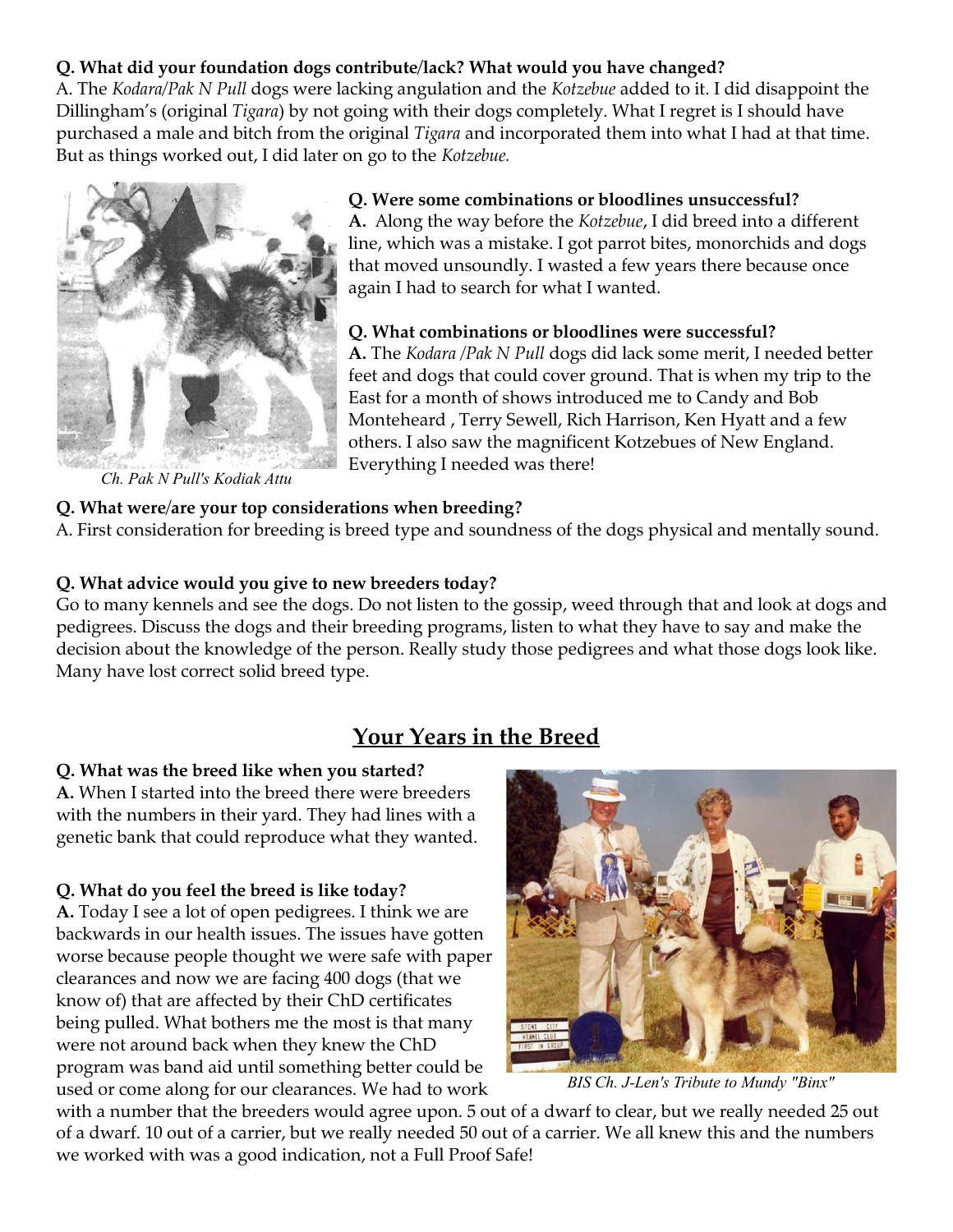## **Q. What would you say has changed from then to now? What were some of the problems facing Malamutes and Malamute breeders when you first started? Would you say we have overcome those problems? If not, what are your suggestions to overcome them?**

**A.** Back in the 70's our problem with the breed was Hips and ChD and that was all. Due to environmental changes we are facing more defects with our breed. These dogs are no longer the strong work horses of the Arctic, in my opinion. They are weaker, with health issues and some are losing type. Not enough substance and the traits they are known for are gone, i.e. big bone, feet, nice heads with small ears and almond shaped eyes, thick harsh coats and some do not cover ground. To me, some look like coyotes. I feel that our breed is on the downhill with health and the overall breeding program of many people.

Years ago you were able to look in the show ring and know what line they were, what breeder it came from and really see a lot of quality dogs. Years ago we had many kennels with the numbers of dogs to continue to breed quality. Today, because of zoning, costs, and of course the Animal Rights movement, not only is our breed at stake but every purebred dog. We see a lot of poor quality in many of the breeds today. In my opinion, once again it is the result of a lack of mentoring. I was mentored by several people not just one. The Dillingham's were my major mentor when it came to the breeding formula or system. Martha Guiffree from *Pak N Pull*, Sam Maranto who owned *Cochise of Husky Pak*, and not to forget my dear friend Corky Vroom, who was one of the top handlers of all time, were also among my mentors.

Corky's method of mentoring was intimidation with me. He figured I was a thick headed Italian from New Jersey. This continued from the the 70's until he passed away. But years past, Dorothy Dillingham told me she was sorry for how tough she was on me. I told her it was worth it. But all those breeders back then were made of leather, tough like our dogs are supposed to be!

## **Q. Who was your "favorite" Malamute of all time that was not from your own kennel? What did you like about this dog?**

**A.** It is really hard to pick just one. *Ch. Tigara's Torch of Arctic ROM*, *Ch. Kodara's Kodiak of Erowah, ROM, Ch. Kiwalik Kip* (Ken Hyatt owned him), *Ch. J Len's Arctic Windjammer* and *Ch. Pak N Pull's Kodiak Attu*.

One of the Gabriel's dogs I really liked, I forgot his name. Eileen would know who I am talking about. Hobb's that the Grefe's owned that Ron bred and there are a few more, so it is hard to pick one! All these dogs were sound with good breed type and they were line bred to be the correctness they were that the AKC Standard, the blue print of the breed, explains that our breed should be! Not what many people think it should be!



*Ch. J Len's Arctic Windjammer, "Woofer"*

## **Q. Who was your favorite Malamute from your own kennel? What did you like about this dog?**

**A.** My favorite Alaskan Malamute from my kennel….that is not a fair question? When you breed them and you hold them when they are just born and they live here for life, you bond with these dogs. They are part of you. Whether they are Champions or not. Many of my bitches were not shown, they were the back bone of some of my best dogs and they were used to produce to make this line strong and to be consistent! I was mentored that way and I stuck to it!